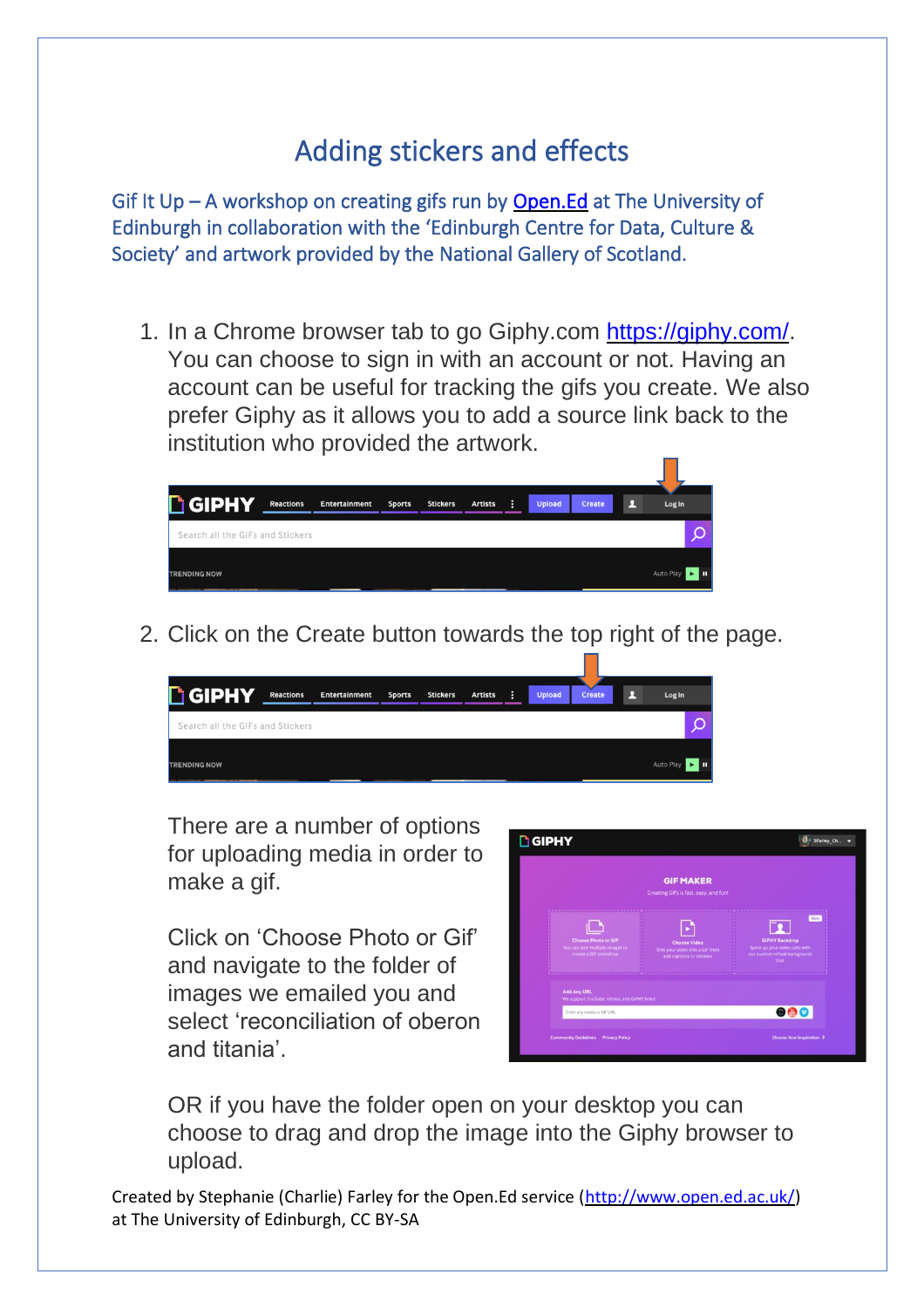3. Lets add some moving elements to create our gif. Click on the 'Stickers' tab, and type into the search box for anything you might want to add to the artwork and hit enter. Example: flower, fairy, magic, sparkle, crown, mushroom etc.



4. Click on one of the stickers of your choice. This will place it on the image. If you hover over the sticker you will see a white dotted box.



Hover, click, hold and drag the small white circle at the top in order to change the angle of the sticker.

Hover over the bottom right corner in then click, hold and drag in order to grow or shrink the sticker.

Double click on the sticker to mirror image reverse.

Or if you decide you no longer like it, click on the bin icon on the top right in order to delete the sticker.

**Top Tip:** Simple effects often have the most impact. Think about what you want to convey and how different types of moving stickers could help you achieve your effect.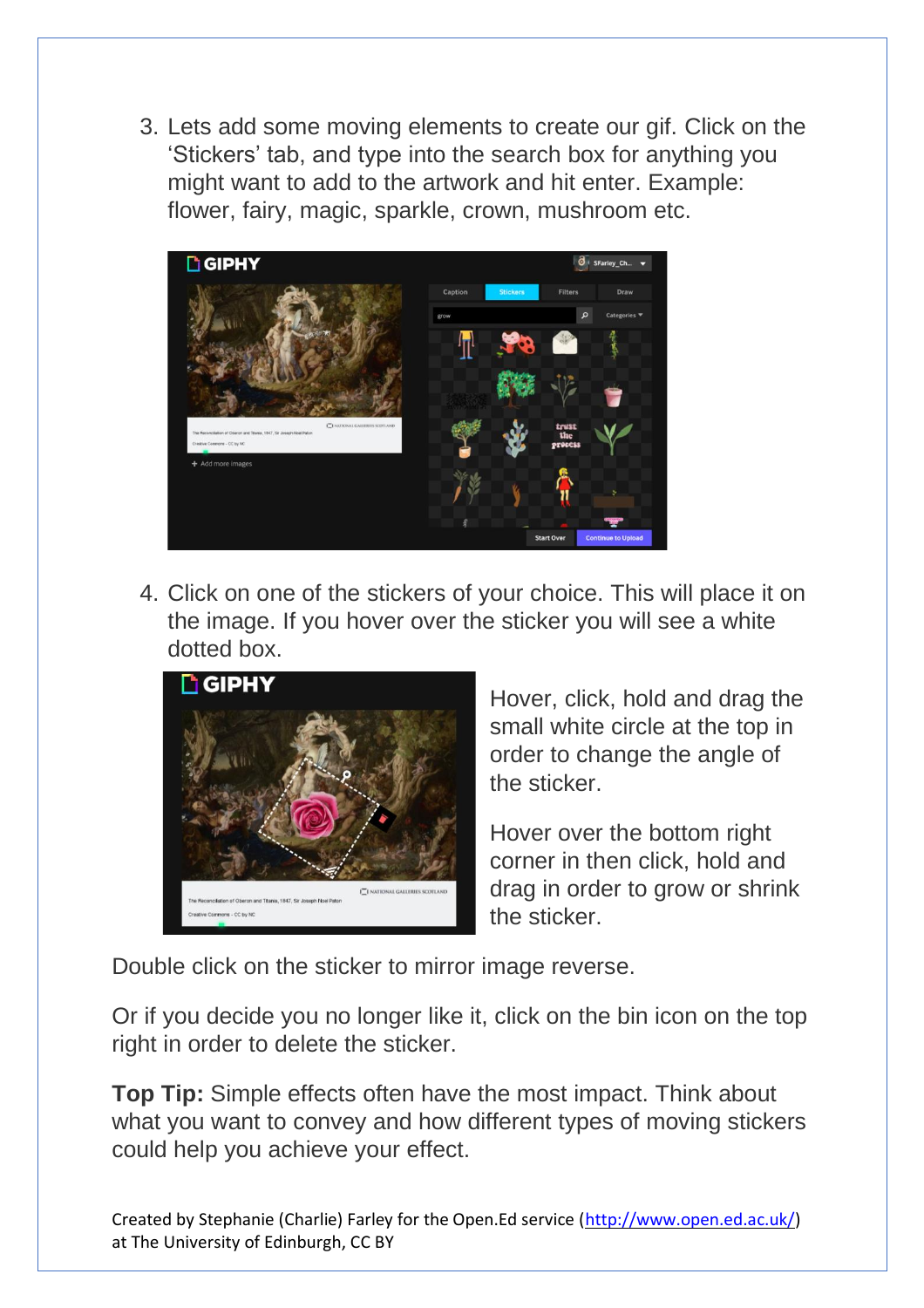5. When you're ready to save your gif, click on the 'Continue to Upload' button at the bottom of the page.

Giphy will then ask you to add some information.

As mentioned earlier one of the reasons we like Giphy is because it allows the addition of a source URL linking back to the artwork institution.

Please cut and paste the following URL for 'The Reconciliation of Oberon and Titania' into the Source URL box:

[https://www.nationalgalleries.org/art-and-](https://www.nationalgalleries.org/art-and-artists/5265/reconciliation-oberon-and-titania)

[artists/5265/reconciliation-oberon-and-titania](https://www.nationalgalleries.org/art-and-artists/5265/reconciliation-oberon-and-titania)

You also have the option to Add Tags. These help other people find your gif, so add words you might use to find this type of gif.

You can choose to make this gif publicly searchable on Giphy, or keep it private and only accessible to you on your account. Choose this by clicking the Public button to ON in order to allow searches, or OFF to keep it private.

Click 'Upload to Giphy'.

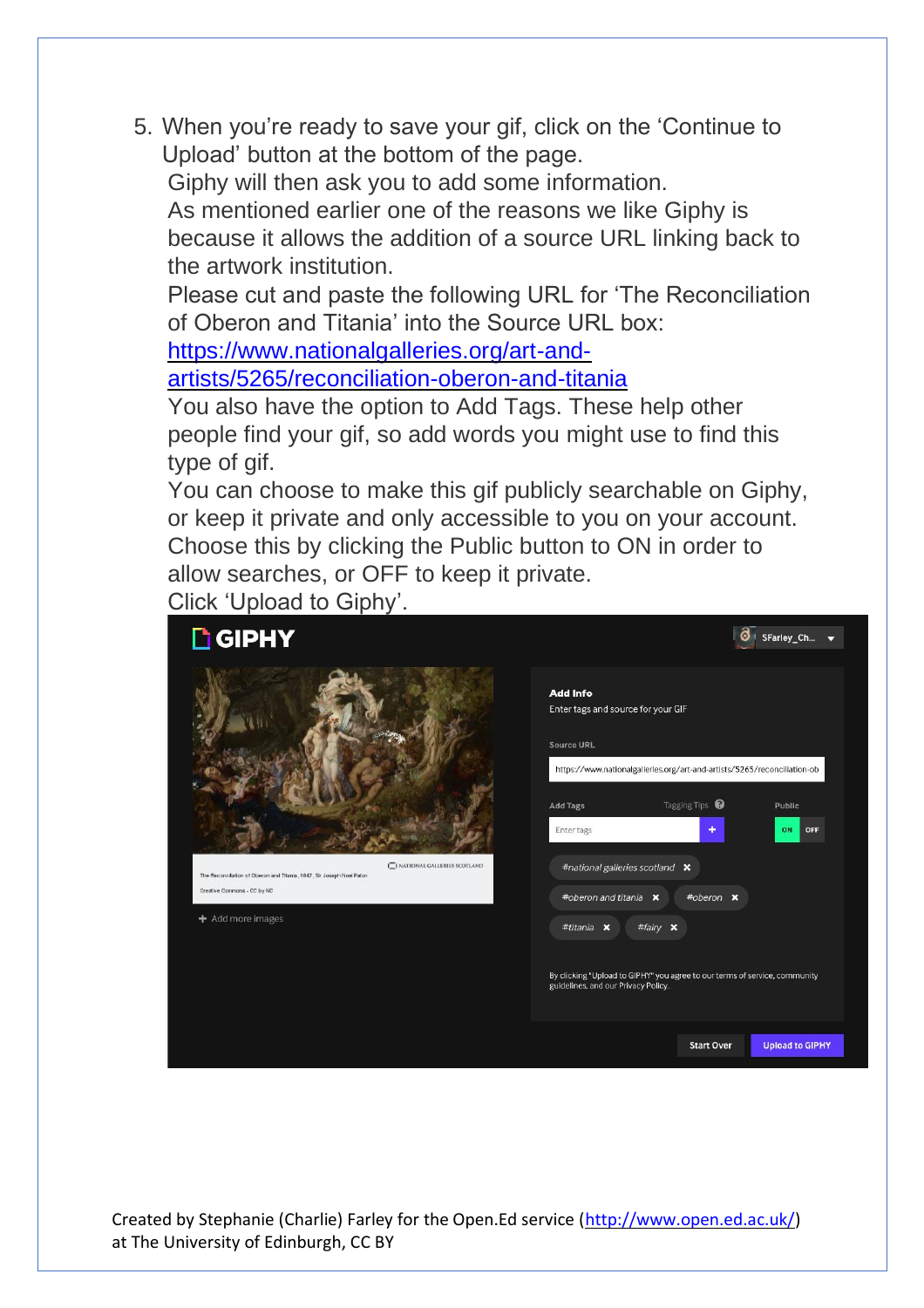6. Congratulations, you've made your first gif! Now you can share it with friends, family, and wherever you wish.



7. We'd love to see what you've created so please share your gif to our Padlet. To do this click on the Copy Link option, copy any of the links provided, then go to the Padlet link: [https://padlet.com/s\\_rhiann\\_farley/g64fvtkbe3frylqo](https://padlet.com/s_rhiann_farley/g64fvtkbe3frylqo)

On the Padlet page, click on the cross on the bottom right of the page.



Then add your gif by clicking on the paperclip symbol in the new box that appears on the page.

Title your gif, add your name, and share!

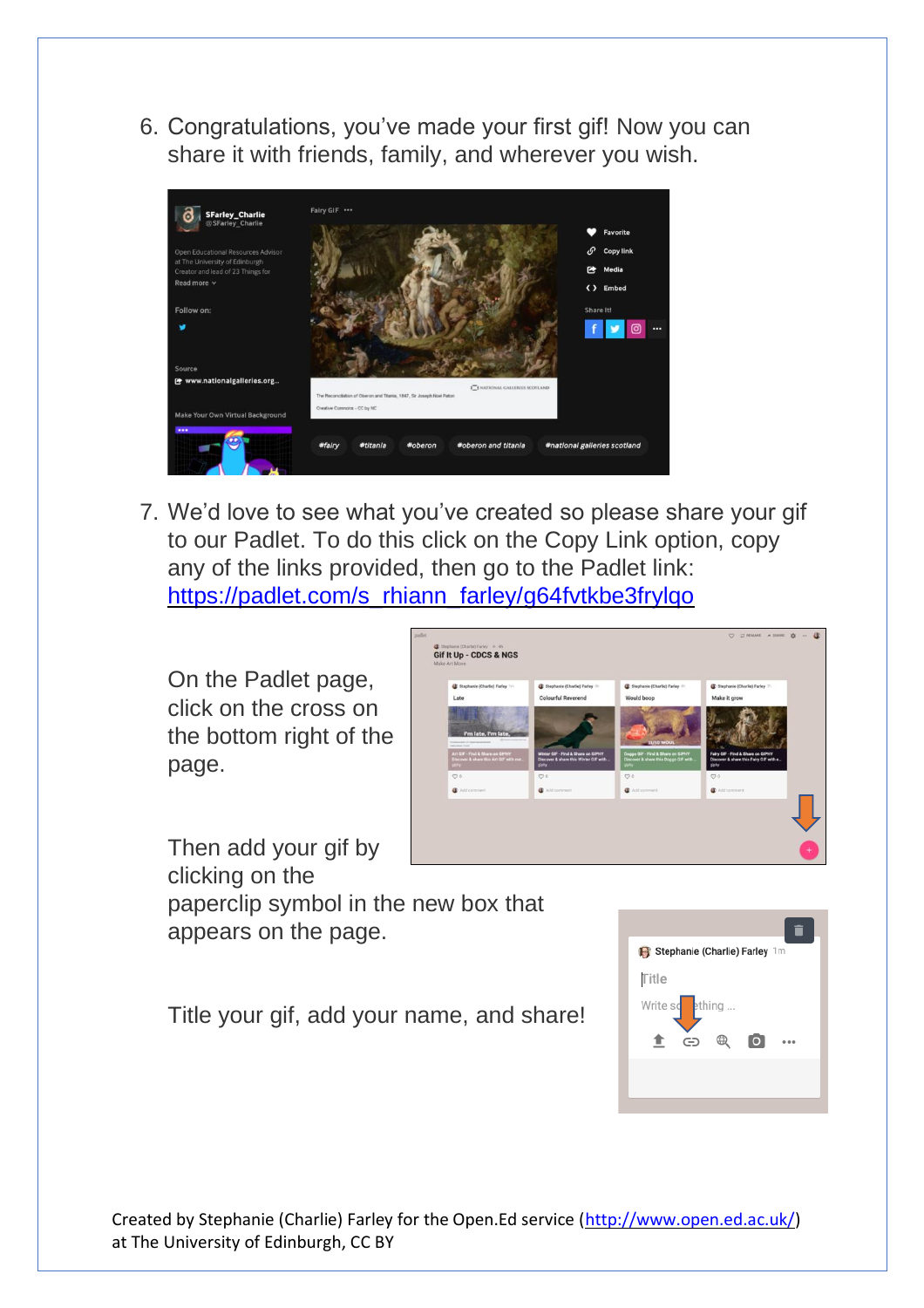- **8. Now lets use some additional effects to make another gif!** Click on the Create button at the top of the Giphy page and this time upload the 'Callum' from the folder of artwork we sent you.
- 9. As before play around with the stickers to add some moving elements. Suggested search words: steak, tongue, hair, animals, cat, mouse, etc.
- 10. Play around with the other effect options. Click on the 'Caption' tab and type into the white text box underneath. Try different Style and Animation options to see how they change the look of your gif.
- 11.Click on the Filters tab and play around by selecting different filters to see how they look.



12.Now for some freestyle. Click on the Draw tab, select a colour and play around with drawing on your gif.

You can change the size of your brush by clicking the dot colour on the right and moving the slider up and down. Clear any drawing you don't like by clicking on the reverse curled symbil on the bottom left corner of your gif.